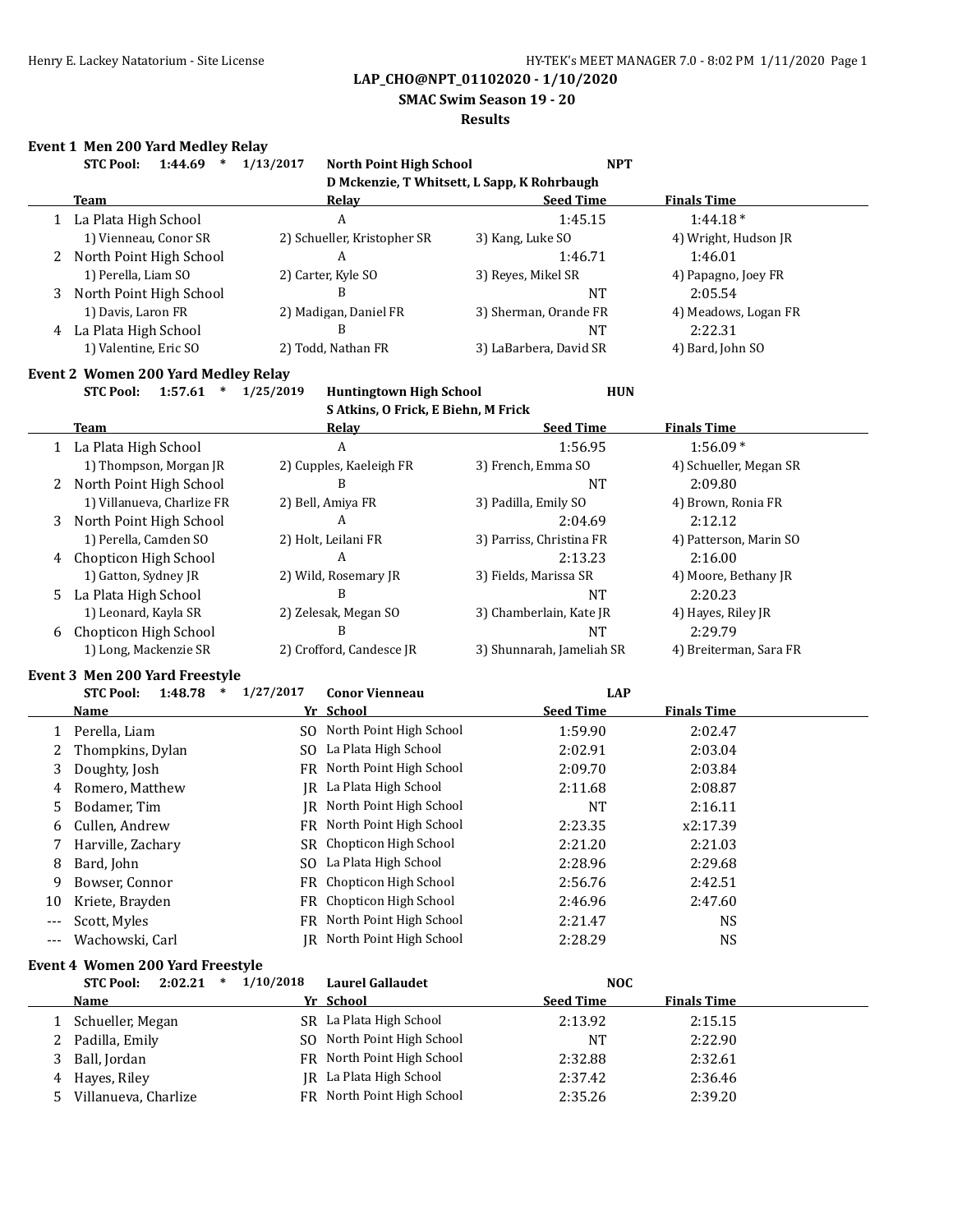**SMAC Swim Season 19 - 20**

### **Results**

### **(Event 4 Women 200 Yard Freestyle)**

|    | Name                | Yr School                  | <b>Seed Time</b> | <b>Finals Time</b> |  |
|----|---------------------|----------------------------|------------------|--------------------|--|
| 6  | Miller, Camryn      | IR La Plata High School    | NT               | 2:43.55            |  |
|    | Gillingham, Briley  | JR Chopticon High School   | 2:48.70          | 2:48.68            |  |
| 8  | Tonnessen, Emily    | FR La Plata High School    | 3:01.11          | x2:52.28           |  |
| 9  | Patterson, Marin    | SO North Point High School | NT               | x2:55.23           |  |
| 10 | Shunnarah, Jameliah | SR Chopticon High School   | 2:51.94          | 2:55.64            |  |
| 11 | Breiterman, Sara    | FR Chopticon High School   | 3:03.19          | 3:07.47            |  |
| 12 | Kurtz, Delanev      | FR Chopticon High School   | <b>NT</b>        | x3:30.30           |  |
|    |                     |                            |                  |                    |  |

### **Event 5 Men 200 Yard IM**

| <b>STC Pool:</b><br>2:00.14 | 12/20/2019                                                           | Jaydon Cunningham | <b>NOC</b>                                                                                                                                                                                                                                                                                            |                    |  |
|-----------------------------|----------------------------------------------------------------------|-------------------|-------------------------------------------------------------------------------------------------------------------------------------------------------------------------------------------------------------------------------------------------------------------------------------------------------|--------------------|--|
| Name                        |                                                                      |                   | <b>Seed Time</b>                                                                                                                                                                                                                                                                                      | <b>Finals Time</b> |  |
| Vienneau, Conor             |                                                                      |                   | 2:02.20                                                                                                                                                                                                                                                                                               | 2:08.83            |  |
|                             |                                                                      |                   | 2:18.53                                                                                                                                                                                                                                                                                               | 2:17.32            |  |
|                             |                                                                      |                   | 2:15.16                                                                                                                                                                                                                                                                                               | 2:19.10            |  |
|                             |                                                                      |                   | 2:26.48                                                                                                                                                                                                                                                                                               | 2:27.18            |  |
|                             |                                                                      |                   | 2:34.15                                                                                                                                                                                                                                                                                               | 2:35.07            |  |
| Kilroy, Dorian              |                                                                      |                   | 2:38.32                                                                                                                                                                                                                                                                                               | 2:42.16            |  |
| Kline, Steven               |                                                                      |                   | 2:46.56                                                                                                                                                                                                                                                                                               | x2:44.19           |  |
| Dalton, Isaac               |                                                                      |                   | 2:49.54                                                                                                                                                                                                                                                                                               | 2:49.29            |  |
| LaBarbera, David            |                                                                      |                   | 3:13.28                                                                                                                                                                                                                                                                                               | 3:13.75            |  |
| Grange, Samuel              |                                                                      |                   | 2:41.26                                                                                                                                                                                                                                                                                               | DQ                 |  |
|                             | 2 Polk, Robert<br>3 Reyes, Mikel<br>4 Kang, Luke<br>5 Cullen, Andrew |                   | Yr School<br>SR La Plata High School<br>FR North Point High School<br>SR North Point High School<br>SO La Plata High School<br>FR North Point High School<br>SR Chopticon High School<br>FR North Point High School<br>SO Chopticon High School<br>SR La Plata High School<br>IR La Plata High School |                    |  |

#### Not on back off wall - back

#### **Event 6 Women 200 Yard IM**

|    | <b>STC Pool:</b><br>2:14.68<br>$\ast$ | 1/20/2017 | <b>Havley Newton</b>       | <b>LEO</b>       |                    |  |
|----|---------------------------------------|-----------|----------------------------|------------------|--------------------|--|
|    | <b>Name</b>                           |           | Yr School                  | <b>Seed Time</b> | <b>Finals Time</b> |  |
|    | Cupples, Kaeleigh                     |           | FR La Plata High School    | 2:22.29          | 2:21.45            |  |
|    | Perella, Camden                       |           | SO North Point High School | 2:31.70          | 2:29.63            |  |
| 3  | Gatton, Sydney                        |           | JR Chopticon High School   | <b>NT</b>        | 2:46.77            |  |
| 4  | Grange, Kayla                         |           | SO La Plata High School    | NT               | 2:48.27            |  |
| 5. | Fields, Marissa                       | SR        | Chopticon High School      | 2:51.31          | 2:50.52            |  |
| 6  | Jarboe, Sara                          |           | FR North Point High School | 2:55.18          | 2:53.14            |  |
|    | Brown, Zora                           |           | FR North Point High School | 3:00.01          | 3:01.37            |  |
| 8  | Leonard, Kayla                        |           | SR La Plata High School    | 3:02.04          | 3:03.99            |  |
| 9  | Anderson, Megan                       |           | SO La Plata High School    | NT               | x3:09.86           |  |
| 10 | Lile, Katarina                        | IR        | North Point High School    | NT               | x3:10.51           |  |
| 11 | Belleavoine, Hope                     | SR.       | Chopticon High School      | 3:17.37          | 3:17.12            |  |
| 12 | Vallandingham, Blayre                 | SR        | Chopticon High School      | 3:42.09          | x3:44.21           |  |

# **Event 7 Men 50 Yard Freestyle**

|   | vent / Men 50 rafu Freestvie   |           |                            |                  |                    |  |  |
|---|--------------------------------|-----------|----------------------------|------------------|--------------------|--|--|
|   | <b>STC Pool:</b><br>22.07<br>* | 1/15/2016 | <b>Matthew Essing</b>      | <b>NPT</b>       |                    |  |  |
|   | Name                           |           | Yr School                  | <b>Seed Time</b> | <b>Finals Time</b> |  |  |
|   | Schueller, Kristopher          |           | SR La Plata High School    | 22.57            | 22.47              |  |  |
| 2 | Papagno, Joey                  |           | FR North Point High School | 23.19            | 23.27              |  |  |
| 3 | Perrie, Tyler                  |           | SO North Point High School | 23.51            | 23.71              |  |  |
| 4 | Wright, Hudson                 |           | IR La Plata High School    | 25.29            | 25.25              |  |  |
|   | 5 McMullen, Robert             |           | SR Chopticon High School   | 26.76            | 26.38              |  |  |
|   | 6 Gimmel, Lance                |           | SO North Point High School | 27.22            | 27.33              |  |  |
|   | Marra, Jacob                   |           | SR Chopticon High School   | 27.75            | 27.61              |  |  |
| 8 | Ford, Nicholas                 |           | FR North Point High School | 27.95            | x28.53             |  |  |
| q | Todd, Nathan                   |           | FR La Plata High School    | 28.58            | 28.74              |  |  |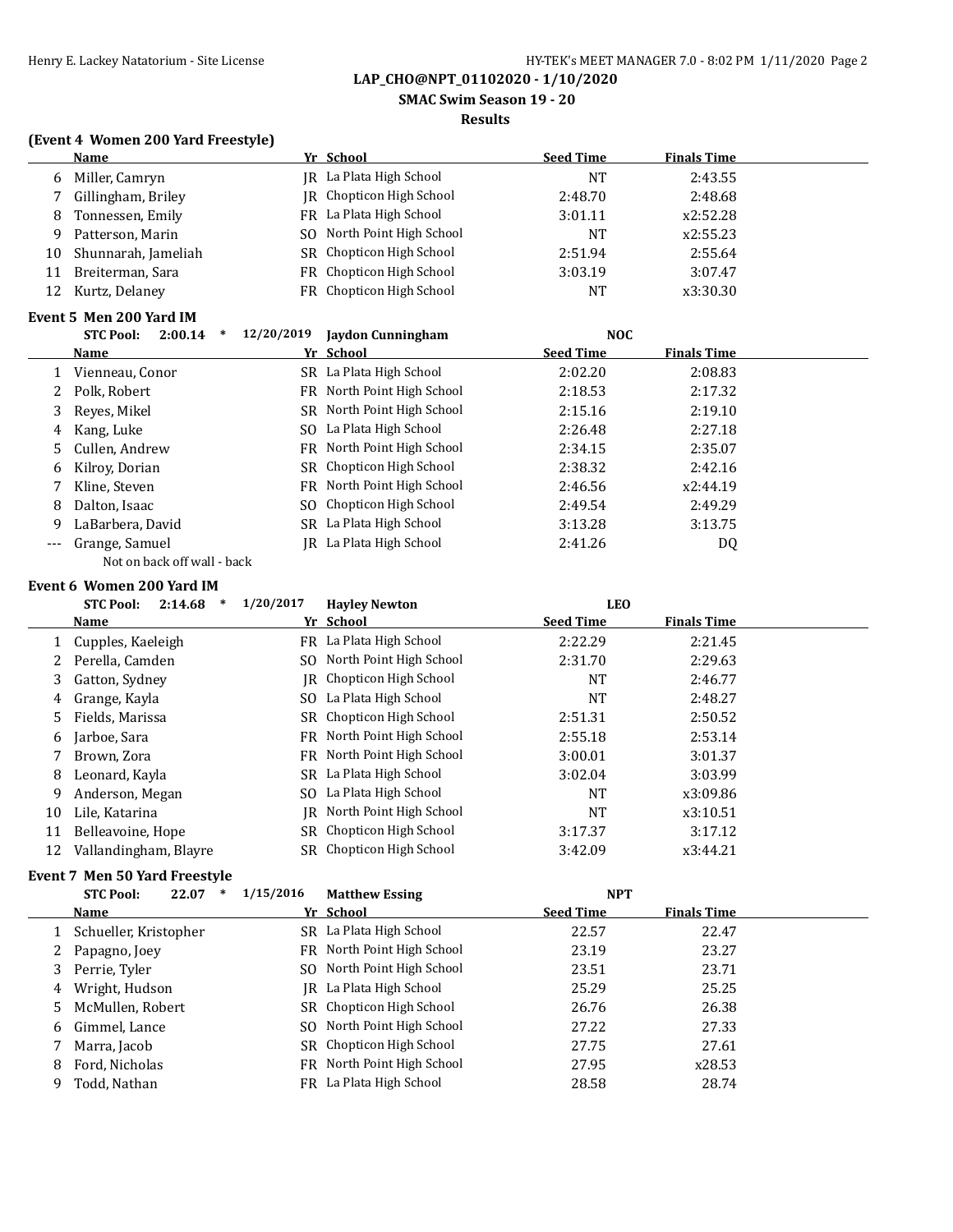**SMAC Swim Season 19 - 20**

#### **Results**

#### **(Event 7 Men 50 Yard Freestyle)**

|    | Name             | Yr School                | <b>Seed Time</b> | <b>Finals Time</b> |
|----|------------------|--------------------------|------------------|--------------------|
| 10 | Taylor, Todd     | FR La Plata High School  | 32.07            | x31.92             |
| 11 | Scheller, Carson | FR Chopticon High School | 37.08            | 36.04              |
| 12 | Absher, Tabor    | FR Chopticon High School | 38.88            | x39.73             |

### **Event 8 Women 50 Yard Freestyle**

|    | <b>STC Pool:</b><br>25.17<br>$\ast$ | 1/11/2019 | <b>Megan Schueller</b>          | <b>LAP</b>       |                    |  |
|----|-------------------------------------|-----------|---------------------------------|------------------|--------------------|--|
|    | <b>Name</b>                         |           | Yr School                       | <b>Seed Time</b> | <b>Finals Time</b> |  |
|    | French, Emma                        |           | SO La Plata High School         | 27.47            | 27.26              |  |
|    | Bell, Amiya                         |           | FR North Point High School      | 27.99            | 27.91              |  |
| 3. | Moore, Bethany                      |           | IR Chopticon High School        | 29.34            | 28.96              |  |
| 4  | Parriss, Christina                  |           | FR North Point High School      | 29.36            | 29.72              |  |
| 5. | Carman, Kate                        |           | SR North Point High School      | 31.16            | 30.31              |  |
| 6  | Chamberlain, Kate                   | IR        | La Plata High School            | 30.17            | 30.57              |  |
|    | Taylor, Megan                       |           | FR Chopticon High School        | <b>NT</b>        | 32.46              |  |
| 8  | Proctor, Shamiah                    |           | FR North Point High School      | <b>NT</b>        | x32.74             |  |
| 9  | McCowan, Jenna                      |           | FR La Plata High School         | <b>NT</b>        | 32.93              |  |
| 10 | Gleason, Morgan                     | SO.       | La Plata High School            | 34.59            | x34.80             |  |
| 11 | Denham, Kylie                       |           | SO Chopticon High School        | 33.28            | 35.29              |  |
| 12 | Plum, Lea                           |           | <b>IR</b> Chopticon High School | 36.54            | x36.53             |  |
|    | $\sim$ 44 54 400 55 56 56 $\sim$    |           |                                 |                  |                    |  |

#### **Event 11 Men 100 Yard Butterfly**

|   | <b>STC Pool:</b><br>54.60 | $\ast$ | 1/13/2017 | <b>Alec Bacon</b>          | <b>LEO</b>       |                    |  |
|---|---------------------------|--------|-----------|----------------------------|------------------|--------------------|--|
|   | Name                      |        |           | Yr School                  | <b>Seed Time</b> | <b>Finals Time</b> |  |
|   | Reyes, Mikel              |        |           | SR North Point High School | 57.11            | 58.29              |  |
|   | 2 Carter, Kyle            |        |           | SO North Point High School | 1:00.80          | 59.46              |  |
| 3 | Diggs, Isaiah             |        |           | SO North Point High School | 1:00.52          | 1:00.98            |  |
| 4 | Kang, Luke                |        |           | SO La Plata High School    | 1:04.69          | 1:04.08            |  |
|   | 5 Lile, Kristof           |        |           | SR North Point High School | 1:07.27          | x1:06.76           |  |
|   | 6 Grange, Samuel          |        |           | JR La Plata High School    | 1:10.03          | 1:08.71            |  |
|   | McMullen, Robert          |        |           | SR Chopticon High School   | 1:09.37          | 1:11.31            |  |
| 8 | Dalton, Isaac             |        |           | SO Chopticon High School   | 1:14.33          | 1:13.07            |  |
| 9 | LaBarbera, David          |        |           | SR La Plata High School    | 1:25.82          | 1:33.54            |  |

#### **Event 12 Women 100 Yard Butterfly**

|    | $\ast$<br><b>STC Pool:</b><br>1:00.67 | 1/20/2017 | <b>Laurel Gallaudet</b>    | <b>NOC</b>       |                    |  |
|----|---------------------------------------|-----------|----------------------------|------------------|--------------------|--|
|    | Name                                  |           | Yr School                  | <b>Seed Time</b> | <b>Finals Time</b> |  |
|    | French, Emma                          |           | SO La Plata High School    | 1:08.61          | 1:07.36            |  |
| 2  | Padilla, Emily                        | SO.       | North Point High School    | 1:08.73          | 1:08.89            |  |
| 3  | Thompson, Morgan                      | IR        | La Plata High School       | 1:09.27          | 1:10.15            |  |
| 4  | Villanueva, Charlize                  | FR.       | North Point High School    | 1:18.22          | 1:17.95            |  |
| 5  | Hayes, Riley                          | IR        | La Plata High School       | <b>NT</b>        | 1:19.48            |  |
| 6  | Wild, Rosemary                        | IR        | Chopticon High School      | NT               | 1:21.60            |  |
|    | Fields, Marissa                       | SR        | Chopticon High School      | 1:23.17          | 1:26.21            |  |
| 8  | Jarboe, Sara                          | FR        | North Point High School    | 1:24.71          | 1:26.35            |  |
| 9  | Brown, Zora                           | FR.       | North Point High School    | 1:28.65          | x1:29.49           |  |
| 10 | Cusmano, Megan                        | IR        | Chopticon High School      | 1:35.52          | 1:32.50            |  |
| 11 | Shunnarah, Jameliah                   | SR.       | Chopticon High School      | 1:35.20          | x1:37.81           |  |
|    | Event 13 Men 100 Yard Freestvle       |           |                            |                  |                    |  |
|    | <b>STC Pool:</b><br>49.30<br>$\ast$   | 1/15/2016 | <b>Matthew Essing</b>      | <b>NPT</b>       |                    |  |
|    | Name                                  |           | Yr School                  | <b>Seed Time</b> | <b>Finals Time</b> |  |
|    | Papagno, Joey                         |           | FR North Point High School | 53.21            | 54.37              |  |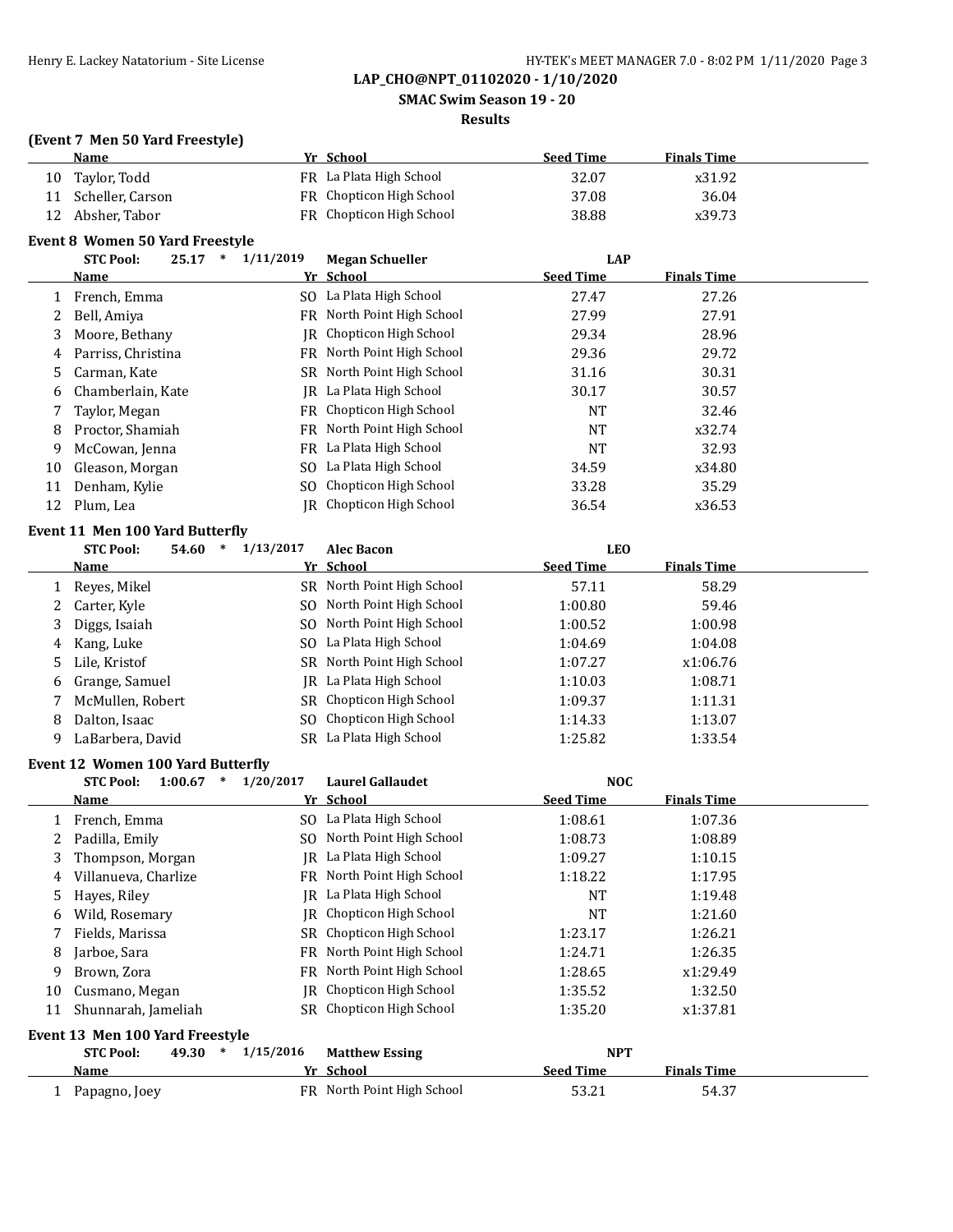**SMAC Swim Season 19 - 20**

#### **Results**

### **(Event 13 Men 100 Yard Freestyle)**

|    | Name                 |     | Yr School                       | <b>Seed Time</b> | <b>Finals Time</b> |  |
|----|----------------------|-----|---------------------------------|------------------|--------------------|--|
|    | 2 Thompkins, Dylan   |     | SO La Plata High School         | 57.16            | 57.54              |  |
| 3  | Bodamer, Tim         |     | IR North Point High School      | 57.62            | 57.96              |  |
| 4  | Wright, Hudson       |     | IR La Plata High School         | 59.23            | 59.31              |  |
|    | 5 Miller, Richard    | SO. | North Point High School         | 59.40            | 59.74              |  |
| 6  | Nebel, Samuel        |     | <b>IR</b> Chopticon High School | 1:09.81          | 1:10.35            |  |
|    | Jackson, Louis       |     | SO North Point High School      | 1:11.39          | x1:11.28           |  |
| 8  | Taylor, Todd         |     | FR La Plata High School         | 1:12.03          | 1:11.76            |  |
| 9  | Bowser, Connor       |     | FR Chopticon High School        | 1:11.86          | 1:13.13            |  |
| 10 | Fields, Connor       |     | FR Chopticon High School        | 1:18.84          | 1:13.73            |  |
| 11 | Vigneault, Alexander |     | FR La Plata High School         | 1:27.74          | x1:25.25           |  |
| 12 | Scheller, Carson     |     | FR Chopticon High School        | 1:32.08          | x1:27.24           |  |

# **Event 14 Women 100 Yard Freestyle**

|    | 55.99<br><b>STC Pool:</b><br>$\ast$ | 1/10/2018<br><b>Nathalie LaFontant</b> | <b>NPT</b>                             |  |
|----|-------------------------------------|----------------------------------------|----------------------------------------|--|
|    | Name                                | Yr School                              | <b>Seed Time</b><br><b>Finals Time</b> |  |
|    | Schueller, Megan                    | La Plata High School<br>SR             | 57.20<br>57.28                         |  |
|    | Zelesak, Megan                      | La Plata High School<br>SO.            | 1:05.94<br>1:04.09                     |  |
| 3  | Moore, Bethany                      | JR Chopticon High School               | 1:05.05<br>1:06.69                     |  |
| 4  | Parriss, Christina                  | North Point High School<br>FR.         | 1:07.38<br>1:05.26                     |  |
| 5. | Carman, Kate                        | SR North Point High School             | 1:08.56<br>NT                          |  |
| 6  | Short, Shannon                      | IR North Point High School             | 1:11.98<br>1:11.54                     |  |
|    | Collins, Summer                     | La Plata High School<br>SO.            | 1:11.93<br>1:15.12                     |  |
| 8  | Brown, Ronia                        | North Point High School<br>FR.         | 1:16.51<br>x1:13.76                    |  |
| 9  | Gillingham, Briley                  | Chopticon High School<br>IR            | 1:13.90<br>1:16.75                     |  |
| 10 | Breiterman, Sara                    | <b>FR</b> Chopticon High School        | <b>NT</b><br>1:17.30                   |  |
| 11 | Schmidt, Madeline                   | La Plata High School<br>FR             | 1:27.54<br>x1:29.00                    |  |
| 12 | Mayers, Sophie                      | Chopticon High School<br>IR-           | NT<br>x1:37.06                         |  |

#### **Event 15 Men 500 Yard Freestyle**

|    | 4:55.68<br><b>STC Pool:</b><br>$\ast$ | 1/25/2019 | <b>Connor Currie</b>       | <b>HUN</b>       |                    |
|----|---------------------------------------|-----------|----------------------------|------------------|--------------------|
|    | Name                                  |           | Yr School                  | <b>Seed Time</b> | <b>Finals Time</b> |
|    | 1 Romero, Matthew                     |           | JR La Plata High School    | 6:15.88          | 5:53.57            |
|    | 2 Doughty, Josh                       |           | FR North Point High School | 6:05.33          | 5:54.92            |
|    | 3 Avila, Fernando                     |           | SO North Point High School | 6:28.03          | 6:22.77            |
|    | 4 Harville, Zachary                   |           | SR Chopticon High School   | 6:59.03          | 6:39.82            |
|    | 5 Marra, Jacob                        |           | SR Chopticon High School   | 6:37.71          | 6:53.73            |
| h. | Valentine, Eric                       |           | SO La Plata High School    | 7:14.31          | 7:07.08            |

#### **Event 16 Women 500 Yard Freestyle**

| 5:30.94<br><b>STC Pool:</b><br>∗ | 2/4/2019 | <b>Nyah Hartwell</b>            | <b>NOC</b>       |                    |
|----------------------------------|----------|---------------------------------|------------------|--------------------|
| Name                             |          | Yr School                       | <b>Seed Time</b> | <b>Finals Time</b> |
| Thompson, Morgan                 |          | JR La Plata High School         | 6:28.52          | 6:26.74            |
| 2 Grange, Kiera                  |          | FR La Plata High School         | 6:50.95          | 6:54.60            |
| 3 Ball, Jordan                   |          | FR North Point High School      | 7:00.34          | 7:05.76            |
| 4 Holt, Leilani                  |          | FR North Point High School      | 7:12.04          | 7:13.77            |
| 5 Richards, Bailee               |          | <b>IR</b> Chopticon High School | 7:35.72          | 7:34.92            |
| Crofford, Candesce               |          | <b>IR</b> Chopticon High School | 7:58.66          | 7:53.76            |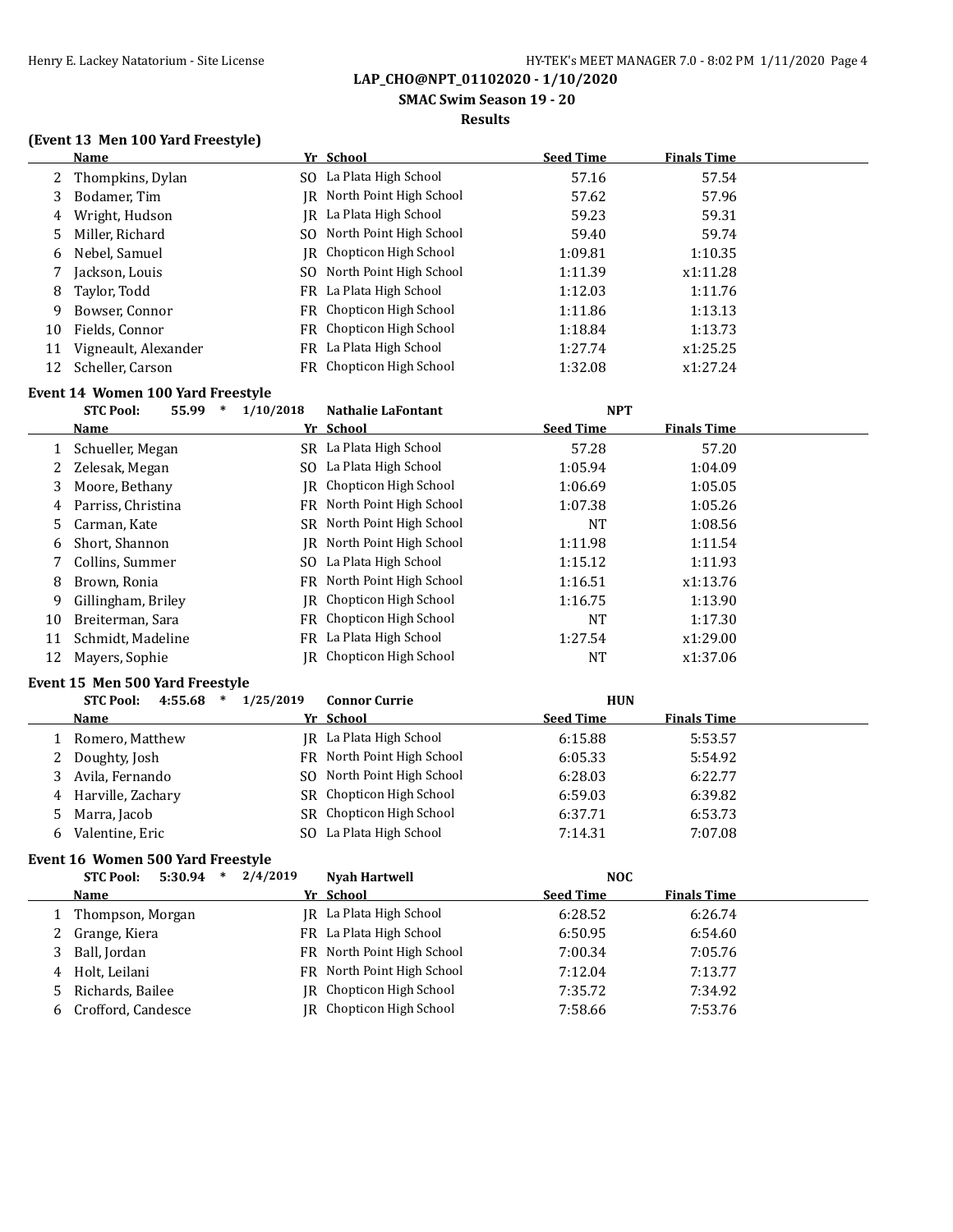**SMAC Swim Season 19 - 20**

#### **Results**

### **Event 17 Men 200 Yard Freestyle Relay**

|              | <b>STC Pool:</b><br>$1:35.69$ *                                                | 1/27/2017<br>La Plata High School           | <b>LAP</b>                                    |                             |
|--------------|--------------------------------------------------------------------------------|---------------------------------------------|-----------------------------------------------|-----------------------------|
|              |                                                                                |                                             | M Bowlin, O Melendez, L Vienneau, C Vienneau  |                             |
|              | <b>Team</b>                                                                    | <b>Relay</b>                                | <b>Seed Time</b>                              | <b>Finals Time</b>          |
| $\mathbf{1}$ | North Point High School                                                        | $\boldsymbol{A}$                            | 1:36.32                                       | $1:34.09*$                  |
|              | 1) Perrie, Tyler SO                                                            | 2) Carter, Kyle SO                          | 3) Polk, Robert FR                            | 4) Papagno, Joey FR         |
| 2            | La Plata High School                                                           | A                                           | 1:35.48                                       | $1:35.33*$                  |
|              | 1) Vienneau, Conor SR                                                          | 2) Wright, Hudson JR                        | 3) Kang, Luke SO                              | 4) Schueller, Kristopher SR |
| 3            | North Point High School                                                        | B                                           | <b>NT</b>                                     | 1:42.09                     |
|              | 1) Lile, Kristof SR                                                            | 2) Martin, Brandon SO                       | 3) Cullen, Andrew FR                          | 4) Diggs, Isaiah SO         |
| 4            | Chopticon High School                                                          | A                                           | 1:49.85                                       | 1:49.62                     |
|              | 1) McMullen, Robert SR                                                         | 2) Dalton, Isaac SO                         | 3) Kilroy, Dorian SR                          | 4) Marra, Jacob SR          |
| 5.           | La Plata High School                                                           | B                                           | <b>NT</b>                                     | 1:49.86                     |
|              | 1) Romero, Matthew JR                                                          | 2) Todd, Nathan FR                          | 3) Grange, Samuel JR                          | 4) Thompkins, Dylan SO      |
| 6            | Chopticon High School                                                          | B                                           | 2:03.13                                       | 2:03.66                     |
|              | 1) Nebel, Samuel JR                                                            | 2) Kriete, Brayden FR                       | 3) Bowser, Connor FR                          | 4) Harville, Zachary SR     |
|              | Event 18 Women 200 Yard Freestyle Relay                                        |                                             |                                               |                             |
|              | <b>STC Pool:</b><br>$1:47.39$ *                                                | 1/25/2017<br><b>North Point High School</b> | <b>NPT</b>                                    |                             |
|              |                                                                                |                                             | C Arquero, C Essing, M Rivenburg, N LaFontant |                             |
|              | Team                                                                           | <b>Relay</b>                                | <b>Seed Time</b>                              | <b>Finals Time</b>          |
|              | 1 La Plata High School                                                         | A                                           | 1:48.19                                       | 1:50.46                     |
|              | 1) Zelesak, Megan SO                                                           | 2) Thompson, Morgan JR                      | 3) French, Emma SO                            | 4) Schueller, Megan SR      |
| 2            | North Point High School                                                        | A                                           | 1:54.22                                       | 2:01.41                     |
|              | 1) Jarboe, Sara FR                                                             | 2) Parriss, Christina FR                    | 3) Patterson, Marin SO                        | 4) Ball, Jordan FR          |
| 3            | North Point High School                                                        | B                                           | <b>NT</b>                                     | 2:04.43                     |
|              | 1) Carman, Kate SR                                                             | 2) Lile, Katarina JR                        | 3) Brown, Ronia FR                            | 4) Short, Shannon JR        |
| 4            | La Plata High School                                                           | B                                           | <b>NT</b>                                     | 2:06.97                     |
|              | 1) Chamberlain, Kate JR                                                        | 2) Anderson, Megan SO                       | 3) Miller, Camryn JR                          | 4) Grange, Kiera FR         |
| 5            | Chopticon High School                                                          | A                                           | 1:57.88                                       | 2:15.76                     |
|              | 1) Gillingham, Briley JR                                                       | 2) Breiterman, Sara FR                      | 3) Guy, Grace SO                              | 4) Crofford, Candesce JR    |
| 6            | Chopticon High School                                                          | B                                           | <b>NT</b>                                     | 2:27.40                     |
|              | 1) Richards, Bailee JR                                                         | 2) Quade, Hailey SO                         | 3) Cusmano, Megan JR                          | 4) Denham, Kylie SO         |
|              |                                                                                |                                             |                                               |                             |
|              | <b>Event 19 Men 100 Yard Backstroke</b><br><b>STC Pool:</b><br>56.50<br>$\ast$ | 1/16/2019<br><b>Ben Voelker</b>             | <b>CAL</b>                                    |                             |
|              | Name                                                                           | Yr School                                   | <b>Seed Time</b>                              | <b>Finals Time</b>          |
|              | Vienneau, Conor                                                                | SR La Plata High School                     | 56.16                                         | 58.20                       |
| 1<br>2       | Perella, Liam                                                                  | SO North Point High School                  | 1:02.76                                       | 1:04.31                     |
| 3            |                                                                                | SO North Point High School                  | 1:03.25                                       | 1:05.19                     |
|              | Diggs, Isaiah                                                                  | FR North Point High School                  |                                               |                             |
| 4            | Davis, Laron                                                                   |                                             | 1:09.94                                       | 1:10.03                     |
| 5            | Martin, Brandon                                                                | North Point High School<br>SO.              | 1:13.04                                       | x1:14.14                    |
| 6            | Bard, John                                                                     | La Plata High School<br>SO.                 | 1:22.37                                       | 1:20.71                     |
| 7            | Nebel, Samuel                                                                  | Chopticon High School<br>IR                 | 1:22.89                                       | 1:23.41                     |
| 8            | Fields, Connor                                                                 | Chopticon High School<br>FR                 | NT                                            | 1:34.67                     |
| 9            | Kriete, Brayden                                                                | FR Chopticon High School                    | <b>NT</b>                                     | 1:38.96                     |
| 10           | Absher, Tabor                                                                  | FR Chopticon High School                    | 1:48.49                                       | x1:45.09                    |
|              | <b>Event 20 Women 100 Yard Backstroke</b>                                      |                                             |                                               |                             |
|              | <b>STC Pool:</b><br>1:02.27<br>$\ast$                                          | 1/29/2018<br><b>Maddie Frick</b>            | <b>HUN</b>                                    |                             |
|              | <u>Name</u>                                                                    | Yr School                                   | <b>Seed Time</b>                              | <b>Finals Time</b>          |
| 1            | Cupples, Kaeleigh                                                              | FR La Plata High School                     | 1:05.28                                       | 1:05.51                     |
| 2            | Perella, Camden                                                                | SO North Point High School                  | 1:07.33                                       | 1:06.55                     |
| 3            | Gatton, Sydney                                                                 | JR Chopticon High School                    | 1:17.18                                       | 1:17.97                     |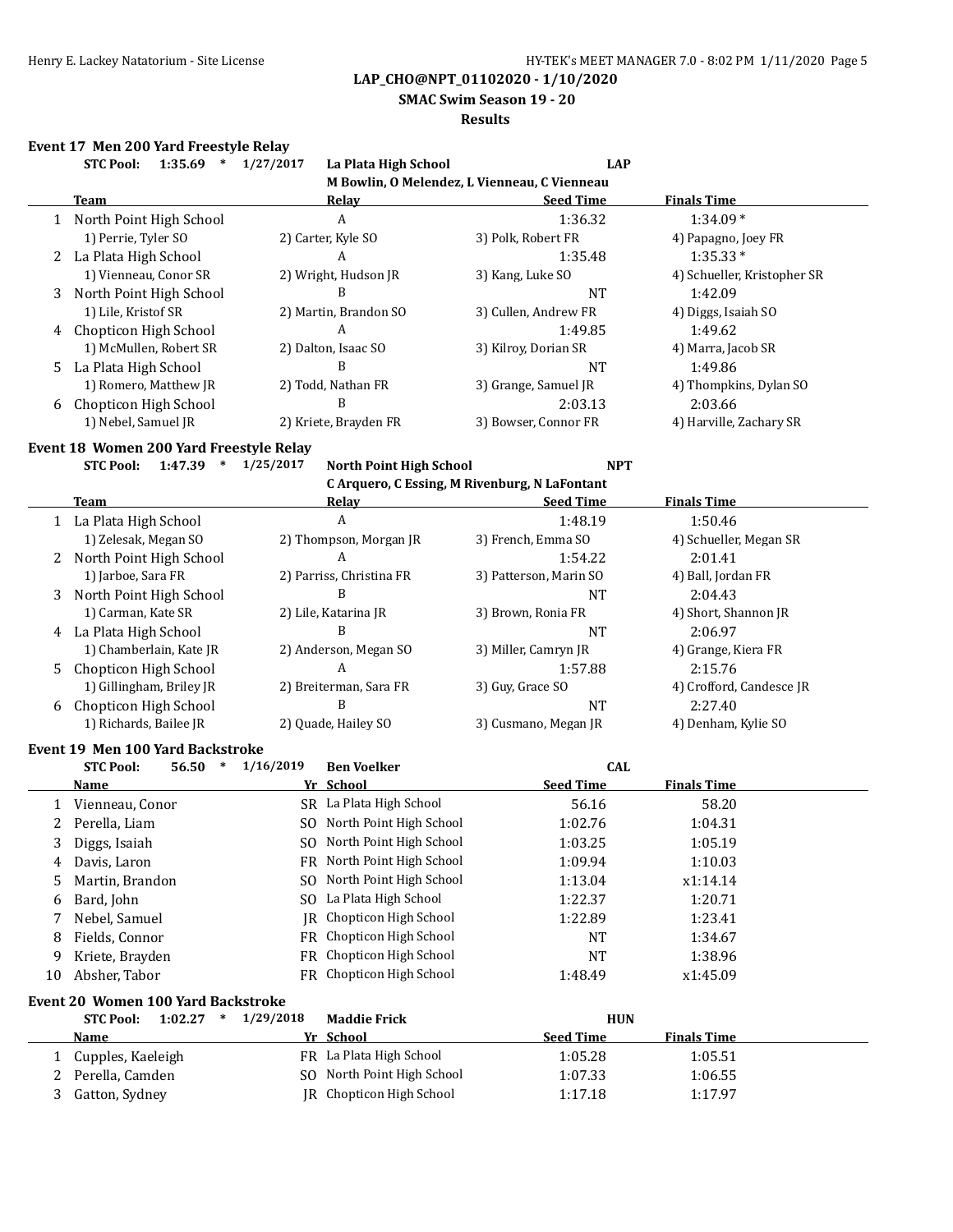**SMAC Swim Season 19 - 20**

#### **Results**

### **(Event 20 Women 100 Yard Backstroke)**

|                     | <b>Name</b>                            |     | Yr School                | <b>Seed Time</b> | <b>Finals Time</b> |  |
|---------------------|----------------------------------------|-----|--------------------------|------------------|--------------------|--|
| 4                   | Leonard, Kayla                         |     | SR La Plata High School  | 1:22.09          | 1:21.06            |  |
| 5.                  | Floyd, Jiselle                         | SO. | North Point High School  | 1:31.16          | 1:26.79            |  |
| 6                   | Richards, Bailee                       |     | IR Chopticon High School | 1:28.05          | 1:26.95            |  |
|                     | Short, Shannon                         | IR  | North Point High School  | <b>NT</b>        | 1:27.74            |  |
| 8                   | Grange, Kayla                          |     | SO La Plata High School  | 1:30.85          | 1:28.42            |  |
| 9                   | Anderson, Erica                        |     | FR La Plata High School  | NT               | x1:30.50           |  |
| 10                  | Gardiner, Kaitlyn                      |     | SO Chopticon High School | NT               | 1:36.86            |  |
| 11                  | Taylor, Megan                          |     | FR Chopticon High School | NT               | x1:36.96           |  |
| $\qquad \qquad - -$ | McCammon, Blythe                       | SO. | North Point High School  | NT               | DQ                 |  |
|                     | Multiple strokes past vertical at turn |     |                          |                  |                    |  |

# **Event 21 Men 100 Yard Breaststroke**

|       | <b>STC Pool:</b><br>57.36<br>∗ | 12/20/2019 | Jaydon Cunningham          | <b>NOC</b>       |                    |
|-------|--------------------------------|------------|----------------------------|------------------|--------------------|
|       | Name                           |            | Yr School                  | <b>Seed Time</b> | <b>Finals Time</b> |
|       | Schueller, Kristopher          | SR.        | La Plata High School       | 58.88            | 1:00.52            |
|       | Polk, Robert                   |            | FR North Point High School | 1:09.78          | 1:10.25            |
| 3     | Carter, Kyle                   | SO.        | North Point High School    | 1:07.95          | 1:10.36            |
| 4     | Madigan, Daniel                |            | FR North Point High School | 1:14.14          | 1:14.77            |
| 5.    | Cullen, Andrew                 |            | FR North Point High School | 1:14.87          | x1:15.67           |
| 6     | Kilroy, Dorian                 | SR.        | Chopticon High School      | 1:17.39          | 1:17.94            |
|       | Valentine, Eric                |            | SO La Plata High School    | 1:23.50          | 1:25.64            |
| $---$ | Todd, Nathan                   | FR         | La Plata High School       | 1:28.42          | DQ                 |
|       | Non-simultaneous touch         |            |                            |                  |                    |

#### **Event 22 Women 100 Yard Breaststroke**

|    | 1:08.55<br><b>STC Pool:</b>                    | 12/20/2019 | <b>Alexandra Tompkins</b>  | <b>MDU</b>       |                    |  |
|----|------------------------------------------------|------------|----------------------------|------------------|--------------------|--|
|    | Name                                           |            | Yr School                  | <b>Seed Time</b> | <b>Finals Time</b> |  |
|    | 1 Zelesak, Megan                               |            | SO La Plata High School    | 1:18.37          | 1:16.13            |  |
|    | Bell, Amiya                                    |            | FR North Point High School | 1:18.29          | 1:16.65            |  |
| 3  | Wild, Rosemary                                 |            | IR Chopticon High School   | 1:19.59          | 1:21.97            |  |
| 4  | Miller, Camryn                                 | IR         | La Plata High School       | 1:26.37          | 1:26.75            |  |
| 5. | Patterson, Marin                               | SO.        | North Point High School    | 1:29.21          | 1:28.22            |  |
| 6  | Holt, Leilani                                  |            | FR North Point High School | 1:28.35          | 1:29.43            |  |
|    | McCowan, Jenna                                 |            | FR La Plata High School    | 1:43.64          | 1:36.65            |  |
| 8  | Higgs, Abby                                    | IR         | Chopticon High School      | 1:46.07          | 1:40.65            |  |
| 9  | Wright, Mara                                   |            | FR North Point High School | 1:42.44          | x1:43.24           |  |
| 10 | Bragunier, Devon                               | FR -       | La Plata High School       | 1:53.25          | x1:52.42           |  |
| 11 | Wood, Katie                                    |            | SR Chopticon High School   | 1:55.50          | 1:53.64            |  |
|    | Baker, Ryan                                    |            | FR Chopticon High School   | NT               | DQ                 |  |
|    | Hands brought beyond the hipline during stroke |            |                            |                  |                    |  |

#### **Event 23 Men 400 Yard Freestyle Relay**

| 3:28.75<br><b>STC Pool:</b> | 1/15/2016<br><b>Leonardtown High School</b> | <b>LEO</b>                              |                        |
|-----------------------------|---------------------------------------------|-----------------------------------------|------------------------|
|                             |                                             | D Pinno, B Carrigg, H Race III, A Bacon |                        |
| Team                        | Relav                                       | <b>Seed Time</b>                        | <b>Finals Time</b>     |
| North Point High School     | A                                           | 3:38.76                                 | 3:41.91                |
| 1) Diggs, Isaiah SO         | 2) Reyes, Mikel SR                          | 3) Perrie, Tyler SO                     | 4) Perella, Liam SO    |
| North Point High School     | В                                           | NT                                      | 3:59.34                |
| 1) Kline, Steven FR         | 2) Miller, Richard SO                       | 3) Martin, Brandon SO                   | 4) Bodamer, Tim JR     |
| La Plata High School        | A                                           | 3:57.15                                 | 4:05.50                |
| 1) Romero, Matthew JR       | 2) Bard, John SO                            | 3) Grange, Samuel JR                    | 4) Thompkins, Dylan SO |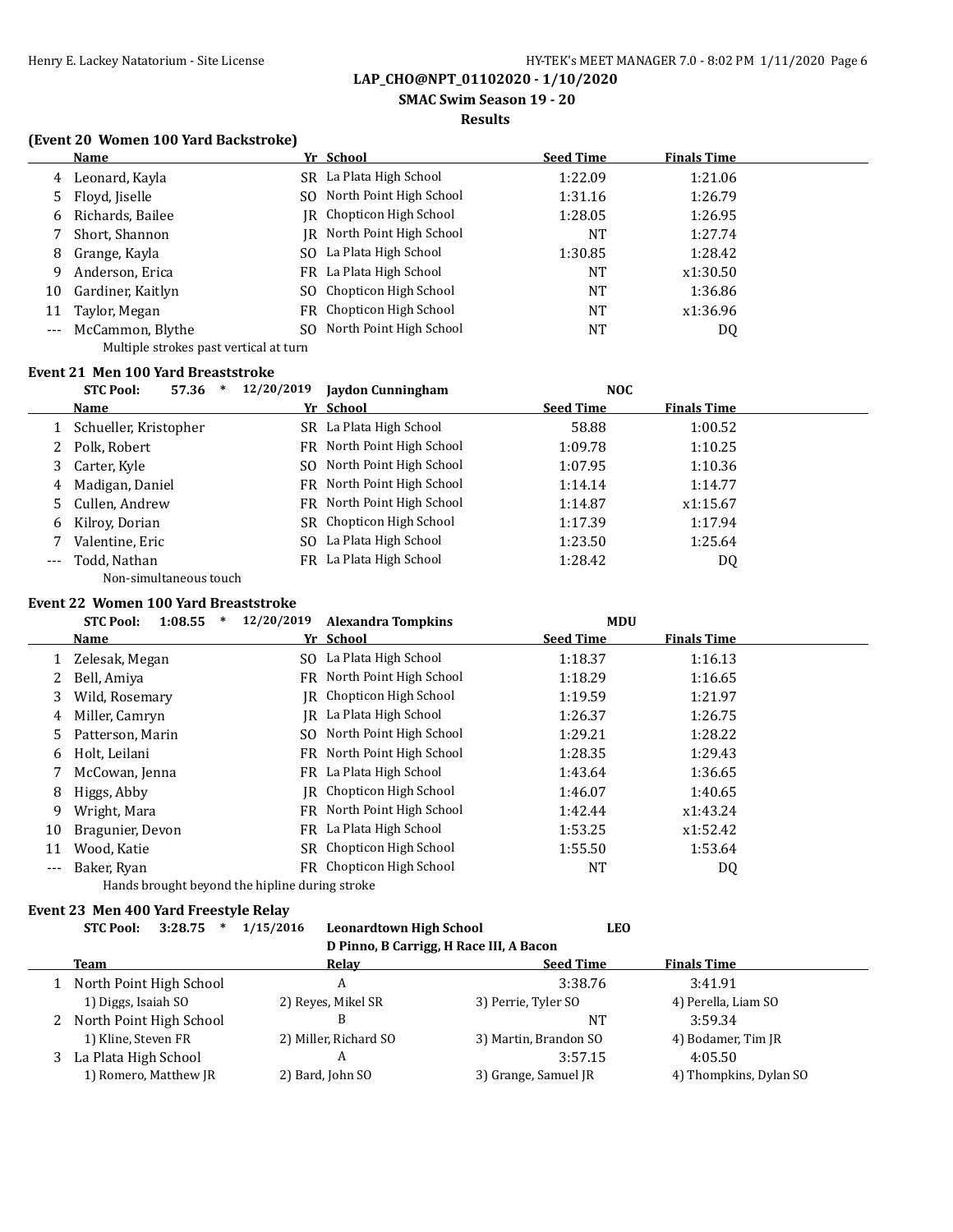**SMAC Swim Season 19 - 20**

#### **Results**

### **(Event 23 Men 400 Yard Freestyle Relay)**

| Team                    | Relav                      | <b>Seed Time</b>      | <b>Finals Time</b>     |
|-------------------------|----------------------------|-----------------------|------------------------|
| 4 Chopticon High School | A                          | 4:15.07               | 4:20.69                |
| 1) Harville, Zachary SR | 2) Kilroy, Dorian SR       | 3) Marra, Jacob SR    | 4) McMullen, Robert SR |
| 5 Chopticon High School |                            | 4:42.63               | 4:42.60                |
| 1) Nebel, Samuel JR     | 2) Bowser, Connor FR       | 3) Kriete, Brayden FR | 4) Dalton, Isaac SO    |
| 6 La Plata High School  |                            | NT                    | 5:14.03                |
| 1) Taylor, Todd FR      | 2) Vigneault, Alexander FR | 3) Valentine, Eric SO | 4) Bearden, Matthew SO |
|                         |                            |                       |                        |

## **Event 24 Women 400 Yard Freestyle Relay**

**STC Pool: 3:51.18 \* 1/13/2017 North Point High School NPT**

| C Arquero, K McMillen, M Rivenburg, N LaFontant |                            |                          |                        |                       |  |
|-------------------------------------------------|----------------------------|--------------------------|------------------------|-----------------------|--|
|                                                 | Team                       | Relay                    | <b>Seed Time</b>       | <b>Finals Time</b>    |  |
|                                                 | North Point High School    | A                        | 4:13.71                | 4:18.87               |  |
|                                                 | 1) Perella, Camden SO      | 2) Ball, Jordan FR       | 3) Padilla, Emily SO   | 4) Bell, Amiya FR     |  |
|                                                 | 2 Chopticon High School    | A                        | 4:43.18                | 4:26.39               |  |
|                                                 | 1) Gatton, Sydney JR       | 2) Wild, Rosemary JR     | 3) Fields, Marissa SR  | 4) Moore, Bethany JR  |  |
|                                                 | 3 La Plata High School     | A                        | 4:04.59                | 4:31.07               |  |
|                                                 | 1) Chamberlain, Kate JR    | 2) Cupples, Kaeleigh FR  | 3) Hayes, Riley JR     | 4) Grange, Kiera FR   |  |
| 4                                               | North Point High School    | B                        | <b>NT</b>              | 4:38.52               |  |
|                                                 | 1) Villanueva, Charlize FR | 2) Brown, Zora FR        | 3) Short, Shannon JR   | 4) Jarboe, Sara FR    |  |
| 5.                                              | Chopticon High School      | В                        | <b>NT</b>              | 5:09.26               |  |
|                                                 | 1) Crofford, Candesce JR   | 2) Gillingham, Briley JR | 3) Richards, Bailee JR | 4) Guy, Grace SO      |  |
| 6                                               | La Plata High School       | B                        | <b>NT</b>              | 5:35.43               |  |
|                                                 | 1) Leonard, Kayla SR       | 2) Collins, Summer SO    | 3) Grange, Kayla SO    | 4) Taylor, Taylynn FR |  |